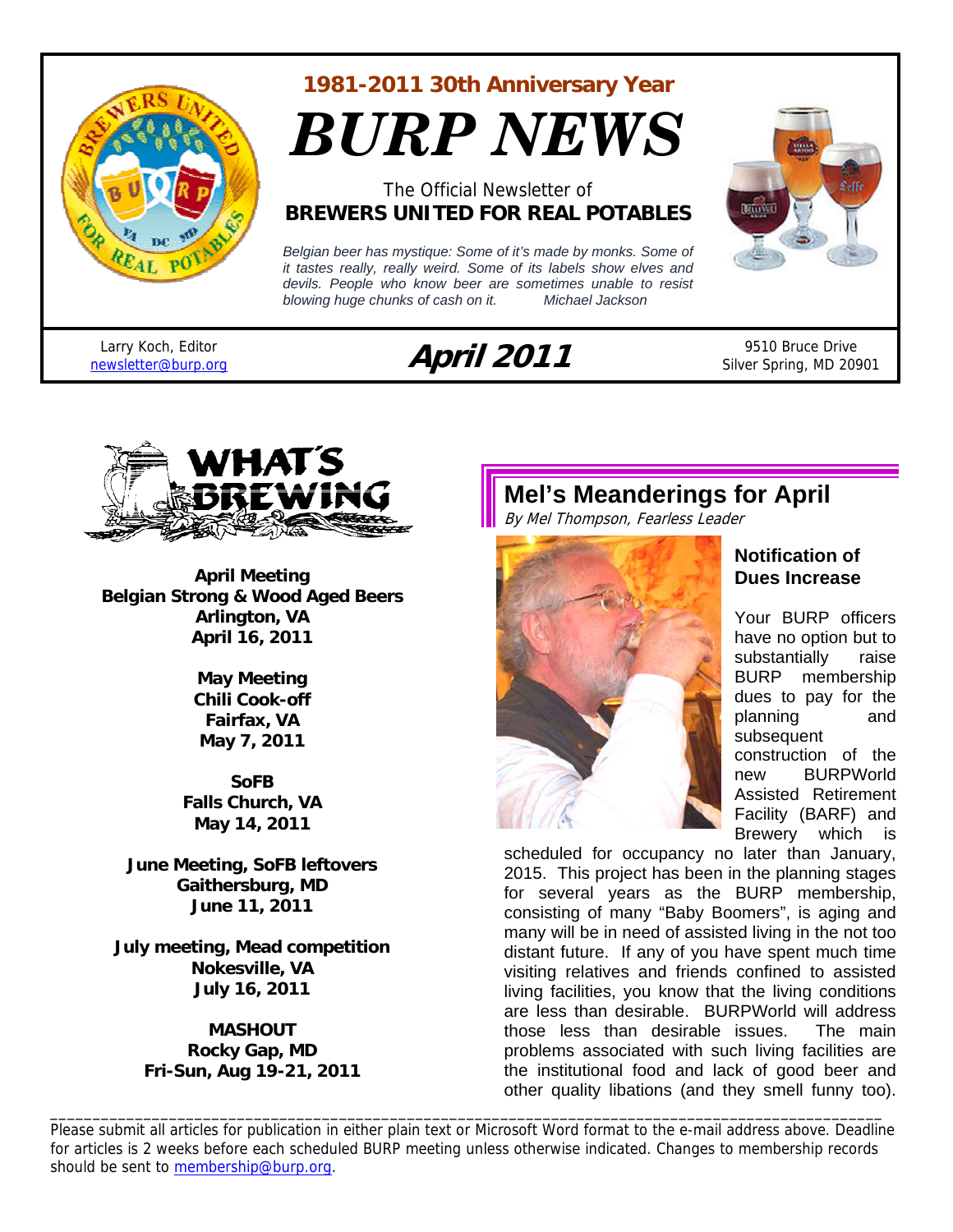Therefore, BURPWorld will have an expandable 1 barrel brewery (expandable to 3 barrels as the number of residents increases). The aroma from the brewery will be piped to all rooms to provide a truly positive odiferous experience for all residents and visitor alike. To keep operating costs manageable, younger BURP members will volunteer to assist the residents with the brewing process to assure that there will be quality beer on tap at all times. Your officers are also investigating the construction of an on-site distillery, but are at a deadlock trying to decide between a pot still and a column still. Binding arbitration is currently being considered so that we can move ahead with the plans.

All food prepared in the kitchen will have beer as a major component. **Tim Artz**, **Bob Kepler** and **Alison Skeel** have been selected to develop the menu and, as long as they are able, that is, until they qualify to become a resident, will do much of the actual cooking. BURPWorld is probably not a good option for those on a very restricted diet, but, hey, as the famous bluesman Herb Lashner says, "you gotta die sometime and better from a heart attack than a knife in your back from some jealous husband".

In the current plans, the dining room will have a 12 tap bar with 8 house beers and 4 guest beers on at all times. Each resident's room will have 4 taps with the resident having the choice of which beers will be available in their room. Of course growlers will be available at all times so that beer can be taken from the bar to one's room. Younger nonresident BURP members will be required to clean all beer lines at 2 week intervals. If the brewery should breakdown, Mad Fox Brewery has graciously volunteered to provide their whole range of beers for the residents until such time as the onsite brewery is operational.

This new endeavor will be of tremendous benefit to all BURPers, if not now, in the future. So, we need to raise the dues slightly now as a large reserve is required to cover not only the construction, but also future operational costs. Staying true to today's political philosophy, most of the costs will be paid by future generations. Please note that one MUST meet the medical qualifications for assisted living to apply for residency. Interlopers, when discovered, will be ex-communicated. All sponges will be barred at the door. Thanks for understanding. You are investing in the future.

Now, on to other things…

This month's charity is the Arlington Free Clinic (http://www.arlingtonfreeclinic.org/) which provides quality health care for low income area residents. Our host for the April meeting, **Bud Hensgen**, highly recommends them. Bud volunteers at the clinic, and he thinks it an extremely worthy cause. Half of the raffle proceeds will be donated in BURP's name to the clinic, so think about the good to which you will be contributing when you purchase raffle tickets. And don't forget the great raffle prizes that your BURP money man, **Mark 'Hoagie' Hogenmiller**, has procured for the fortunate winners.

I don't know about you, but I had a great time at the March meeting hosted by **Rick Garvin and Christine Johnbrier**. The weather couldn't have been better and the only things that beat the weather were the excellent beer and food that you'all contributed. I've never had so many delicious stouts in one place. And by the number of new members, it looks like BURP has an excellent future. And they, at least all that I talked with, are brewers ranging from the brand new to the very experienced. And, all who had a beer ready brought some to share. Now that's what BURP is about. I'm anxious to try a beer or more from each and every one of you. Welcome to BURP, the home of FREE BEER!

**Steve Marler** did another "taste and talk about your beer" session that was again very informative. I was side-tracked and didn't get to participate (my loss), but I believe Steve said he had 8 beers that were tasted and analyzed by the group. I will not miss the next one.

**Tim Artz** organized a beer making demonstration for the Lyon Park Community Center on March 26 that was phenomenal. Tim is a master organizer, and you are fortunate to have him as your Minister of Enlightenment. Several people at the brewing demonstration, which was a fund raiser for the community center, joined BURP on the spot. Thanks to Tim and all the volunteers who helped. Watch for and participate in Tim's educational sessions he organizes for monthly meetings.

Don't forget to get your beers ready for Spirit of Free Beer scheduled for May 14 (entry deadline May 6 or at the BURP meeting on May  $7<sup>th</sup>$  if you are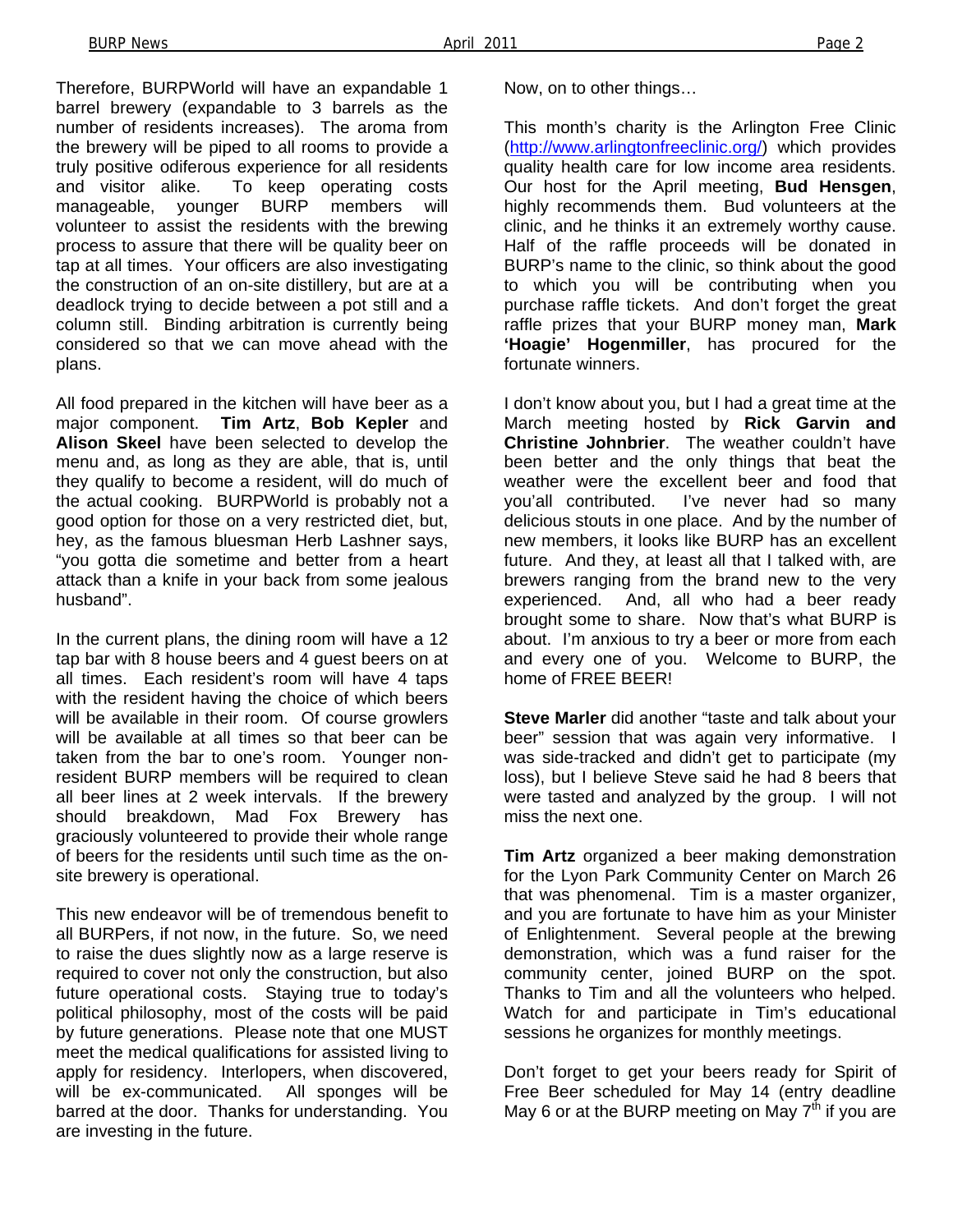able to attend), and it's not too late to see your Ministers of Culture to volunteer to help out.

**Cheers** 

### **Artz's Craft Enlightenment Update**

*By Tim Artz, Minister of Enlightenment* 



April's meeting at the Hensgen's will include a homebrewer's yard sale. How does this fit with education? Well, as most of us who have been brewing for a long time know, you tend to accumulate a lot of unused equipment as your brewing advances. Some of those items that were

indispensable to you before now lie neglected. This is a chance for you to breathe new life into old equipment by putting it to work in a newer brewer's home…and you can earn a few bucks and clean up your basement in the process! Take some time to look through your clutter to see what you're no longer using and that just might be the key to helping someone make some great beer today. I will have a table set up in Hensgen's driveway for this home brewer's flea market.

On March 26, a group of BURP volunteers supported a "learn to brew" fundraiser for the Lyon Park Community Center, home of BURP's Christmas party for the past several years. **Mike Gallagher** and **Robert Stevens** demonstrated brewing, **Mark Hogenmiller** did a bottling demonstration (and handed out the full bottles to the participants!), **Steve Marler** and **Herb Rose** showed root beer making, and **Trish Koch**, **Mel Thompson** and I handed out homebrew samples and talked up BURP with the attendees. The event was well received by about 20 attendees, several of whom we will be seeing at BURP meetings! Welcome to new members! **Derek Terrell** of

myLHBS in Falls Church generously donated three brewing kits for us to have some beer for sampling, and for demonstrating bottling and brewing on site. This was a great outreach for both BURP and for the Lyon Park Community Hall. The Lyon Park folks are working to raise money to renovate the facility with an updated kitchen, handicapped accessible restrooms, and good plumbing. A big THANK YOU to all of the BURP volunteers, the LPCC folks, and to myLHBS!!

I am working on a project for May and June that will hopefully help us understand more about how we judge beer, and may lead to some more educational programs or at least some suggestions on how we can improve BURP's collective beer judging skills. Score sheets will be copied from the SoFB, and I will be performing some qualitative and quantitative analysis. A few folks have offered to pitch in on this. What we hope to do is look at qualitative trends (neatness, completeness, accuracy, use of appropriate descriptors, etc.) across a large sample of sheets, and then take some measures of score distribution and word use frequency. This is not a study in the skills of any individual; it is about all of our judging and how we can make it better. I am trying to see if we can use OCR tools to simplify the work, so neatness will count when you write score sheets for SoFB. If you know of any tools (especially free ones!) that can be used for quantitative text analysis, please let me know.

In July, I will be arranging a Mead session much like the cider contest. Think ahead to what meads you may want to share. At the same time, I am exploring the possibility to brew a BURP  $30<sup>th</sup>$ anniversary mead. I will be looking for a small group of experienced mead makers and folks who aspire to make great mead to help in this project. Let me know if you would like to help. So far, no one has expressed interest.

I am also still looking for a volunteer to organize this Fall's cider event at Distillery Lane Ciderworks. Please see me ASAP if you have any interest to help take the reins for this cool event!

Lot's more is coming up, so keep checking this space to make sure you don't miss out!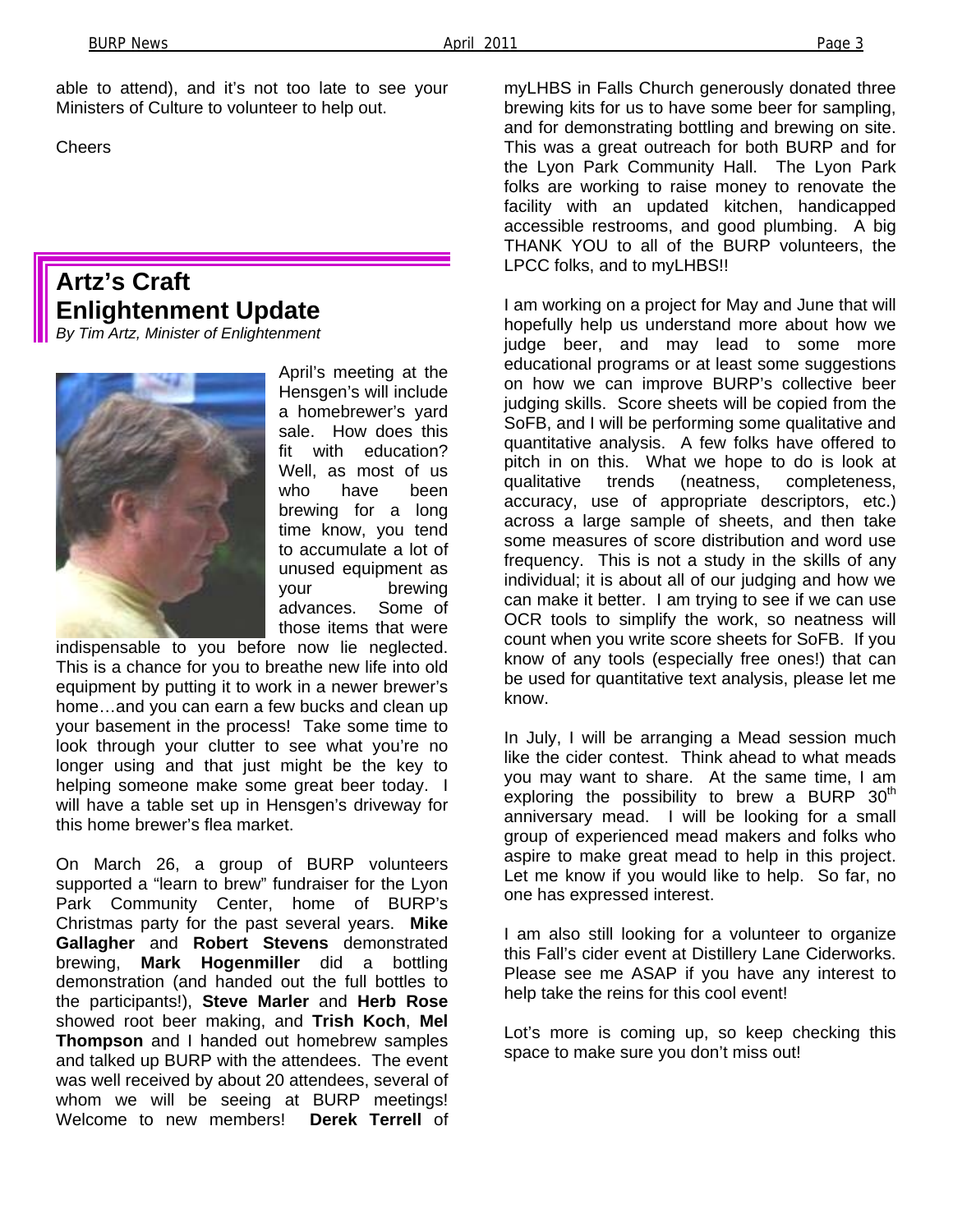### **BURP 10 and 20 Years Ago**

*Compiled By Bill Ridgely* 



#### **20 Years Ago, Apr 1991**

April 1991 was a busy month for BURPers with three big events on the agenda. The first was "BURP Night at the Bricks" with **Michael Jackson**. On April 18, the club took over the entire front section of the famous upstairs room of the *Brickskeller* for the

final night of Michael's 3-night stand in DC. The tasting and commentary began with the unremarkable Kirin Ichiban beer (a courtesy to the sponsorship of Kirin, which provided tasting glasses for the event). After this, however, came a remarkable progression of 11 world class beers from around the globe, including three from the U.S., two from Germany, one from England, and five from Belgium. And, as always, Michael frequently digressed, speaking on a variety of subjects, both relative to the tasting (the differences between winemaking and beer brewing, the challenge of neo-prohibitionism) and not (English opinions about the "chunnel", the Kennedy assassination, Japanese culture, etc, etc). It was an excellent evening, and Michael was, as always, patient with everyone's questions and generous with his time at the end, speaking with all comers and signing many autographs (including a poster for the event which still hangs on my pub room wall).

The following night, Michael was the guest of honor at a special BURP reception held at the home of **Chuck & Helen Popenoe** in Bethesda. All of the elements of the finest BURP meetings were brought forth for this event - a bounteous table of food contributions (including 2 bushels of fresh Chesapeake Bay oysters brought by **Bill McLaren**, plus lots of appetizers, salads, baked chicken, and barbecued ribs), excellent libations (both homebrewed and commercial), and fine company. BURP President **Ralph Bucca** welcomed Michael and asked if he wished to say a few words. "Well, I haven't prepared anything", said the Bard of Beer, who then proceeded to expound on diverse subjects of interest to brewers, especially the growth of microbreweries in the U.S. At the end, Ralph presented Michael with a special beer mug created for the club's 10th anniversary. Socializing and beer sampling then occupied the remainder of a long and very entertaining evening. Michael graciously tried (and made very kind comments about) every homebrew offered to him. Even the predicted rain held off until everyone was happily headed home. It was a fine and memorable event.

The actual scheduled BURP meeting for April was held at the Reston, VA home of **Jim Tyndall** on Sat, Apr 27. This was the club's first meeting devoted exclusively to the subject of mead (**Ralph Bucca** preferred to call it a "meading"). Co-hosted by Jim and **Klaus Heimburg**, the event included a tasting of 20 different homebrewed meads from 10 BURP meadmakers (**Dick Roepke** contributed 5, including one that had been aging for 6 years). As meeting reporter **Jim Dorsch** noted, the tasting "lasted for about an hour, by which time most bottles and participants were drained". Concurrently with the tasting, **Jim Tyndall** provided an excellent demonstration of meadmaking using his very well constructed home brewery. The scent of the honey wafting through the house made the crowd even thirstier. Luckily, there was plenty of great food to accompany the libations, including a whole smoked turkey and steamed dumplings from the co-hosts, as well as a whole smoked ham from<br>**John Gardiner**. The meeting concluded with The meeting concluded with another excellent raffle. The grand prize, a National Geographic World Atlas, was contributed by **Jim Tyndall** (who worked professionally in the organization's photographic division).

The Apr 1991 issue of BURP News included (appropriately) an excellent introductory article on meadmaking by **John Hallberg**, an entertaining article on the origin of the pilsner style by **Jim Dorsch**, and several reports on recent events, including a beer and food pairing held at the Hyatt Regency Hotel in DC (and attended by yours truly and **Jim Dorsch**). Jim's article on the event included a number of scrumptious recipes for the various dishes served.

On a personal note, April 1991 was a very special month for me. My partner **Wendy Aaronson** and I brewed our first beer together (a festbier) on April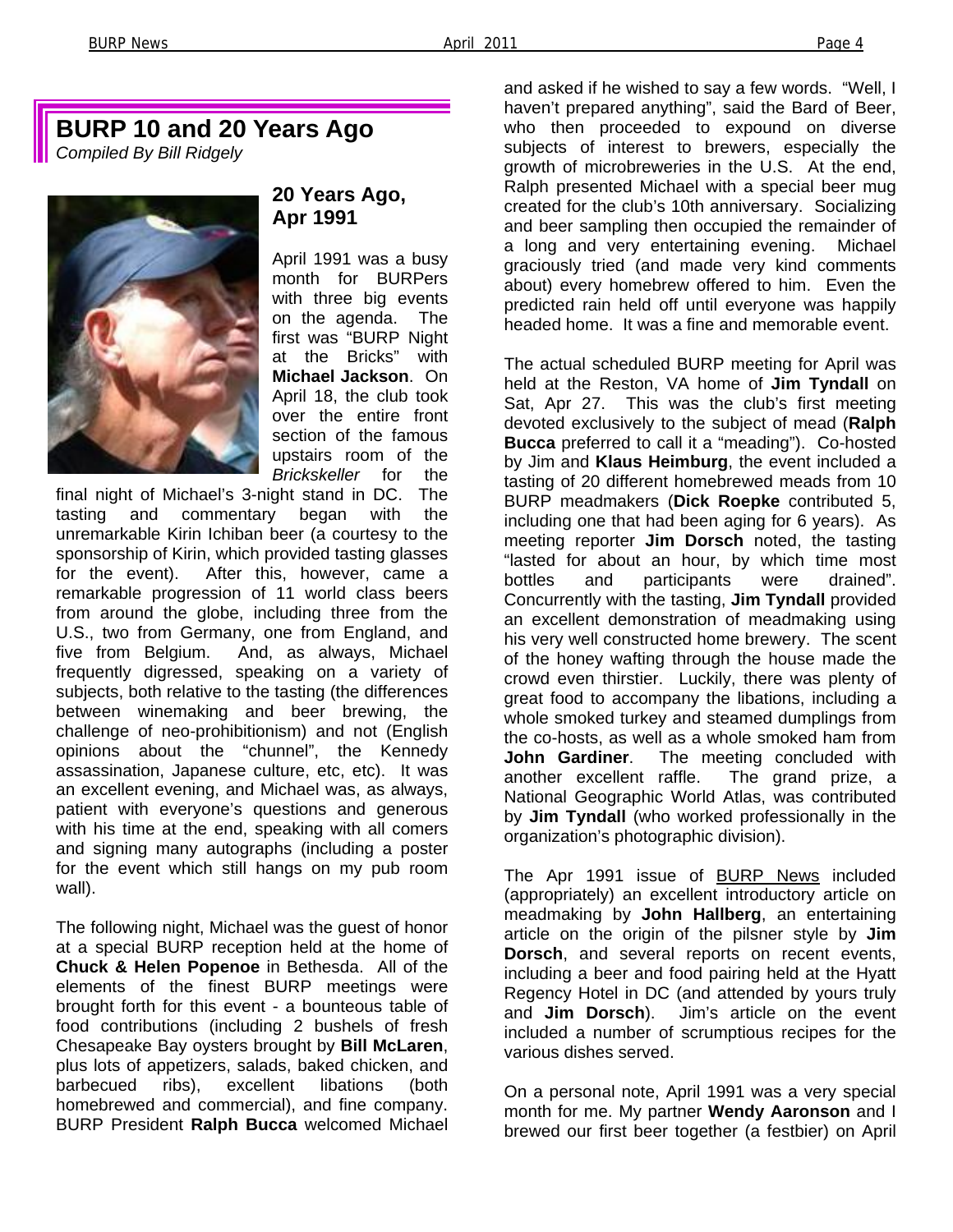6, 1991. We still use this date as the "official" anniversary of our relationship, so we celebrate our 20th year together as a couple this month.

#### **10 Years Ago, Apr 2001**

The April 2001 BURP meeting took place at the home of **Bud and Helen Hensgen** in Arlington, VA. On a gorgeous Spring day, BURPers were treated to an excellent bock beer education session conducted by **Tom Cannon**, followed by a tasting of fine commercial examples. Following the education session, Culture Minister **Alison Skeel**  conducted the club competition for homebrewed examples of the style. Several attendees noted that the quality of lager-style beers brewed by BURP members had greatly improved over the past several years. It was apparent that club members were putting significant effort into the strict temperature control required to brew high quality lagers, and it showed in this competition. Every one of the 10 entries was deemed to be well brewed and highly drinkable. At the end, though, only 3 could be declared the winners. **Steve Marler** took first with his Doppelbock, followed by second place winner **Bob Dawson** with an Eisbock. **Steve Marler** then took the stand once again, taking third place with a Traditional Bock. While the bock beers flowed freely, club members had a chance to purchase bulk whole flower hops courtesy of BURPer **Bruce Bennett**, who organized the annual club hop buy. Bruce outdid himself this year by bringing in bales of 6 different hop varieties, including Cascade, Centennial, Santiam, and Northern Brewer from the US, Saaz from the Czech Republic, and East Kent Goldings from the UK.

The April 2001 issue of BURP News featured updates on the upcoming BURP Chili Cookoff and the 9th annual Spirit of Free Beer Homebrew Competition, both scheduled for May. Other upcoming events included a BURP road trip to Cooperstown, NY for the upcoming Hennepin Clone Competition (to be held in June) and "Maryland Homebrew Day", a picnic celebrating the state's homebrewers, scheduled also for June and hosted by the Free State Homebrew Club Guild. Of special interest in the April issue, however, were two whimsical articles of a rather foolish nature one on "The EZ Way to Brew All-Grain", whereby one saves time and effort by both mashing and fermenting in the same vessel (and at the same

time), and one entitled "A Fool's Guide to Brewing Terms", with concise definitions for commonly used terms like "hops" (what a bunny does) and "malt" (when birds shed their feathers). Rounding out the issue, longtime BURPer **Ralph Bucca** expounded on his experiences as a first time steward at the recent Spirit of Belgium Homebrew Competition.

**From the Ministry of Culture** 

*By Wendy Aaronson and Mike Evans, Co-Ministers of Culture* 



*A purpose of BURP monthly competitions is to encourage a brewer to advance their brewing skills either by improving recipe* 

*formulation and* 

*technique based on objective feedback from score sheets or by experimenting with styles they have never brewed. A competition promotes education and the availability of great tasting home-brewed beer at meetings.* 

#### **March 2011 Dan McCoubrey Memorial Stout Competition Results**

We had 23 phenomenal stouts brewed by 11 brewers and 6 brewing teams in the competition! If that wasn't a record, it was sure close. There were 5 dry stouts, 3 sweet stouts, 6 oatmeal stouts, 5 foreign extra stouts, 1 American stout, and 3 Russian Imperial stouts. Many thanks to the entrants for sharing their exceptionally tasty products: **Mel Thompson** (oatmeal and foreign extra), **Mike Evans** (sweet), **Team Aaronridge** (oatmeal), **Bill & Christie Newman** (dry and sweet), **Howie and Emily Michelsen** (sweet, foreign and oatmeal), **John Sikking** (oatmeal), **Christian Burns** (dry), **Yancy Bodenstein & Laura Cole** (oatmeal and foreign extra), **Mike McGuire** (Russian Imperial), **Team Langlie** (foreign extra), **Mike Horkan** (dry), **Mike Reinitz**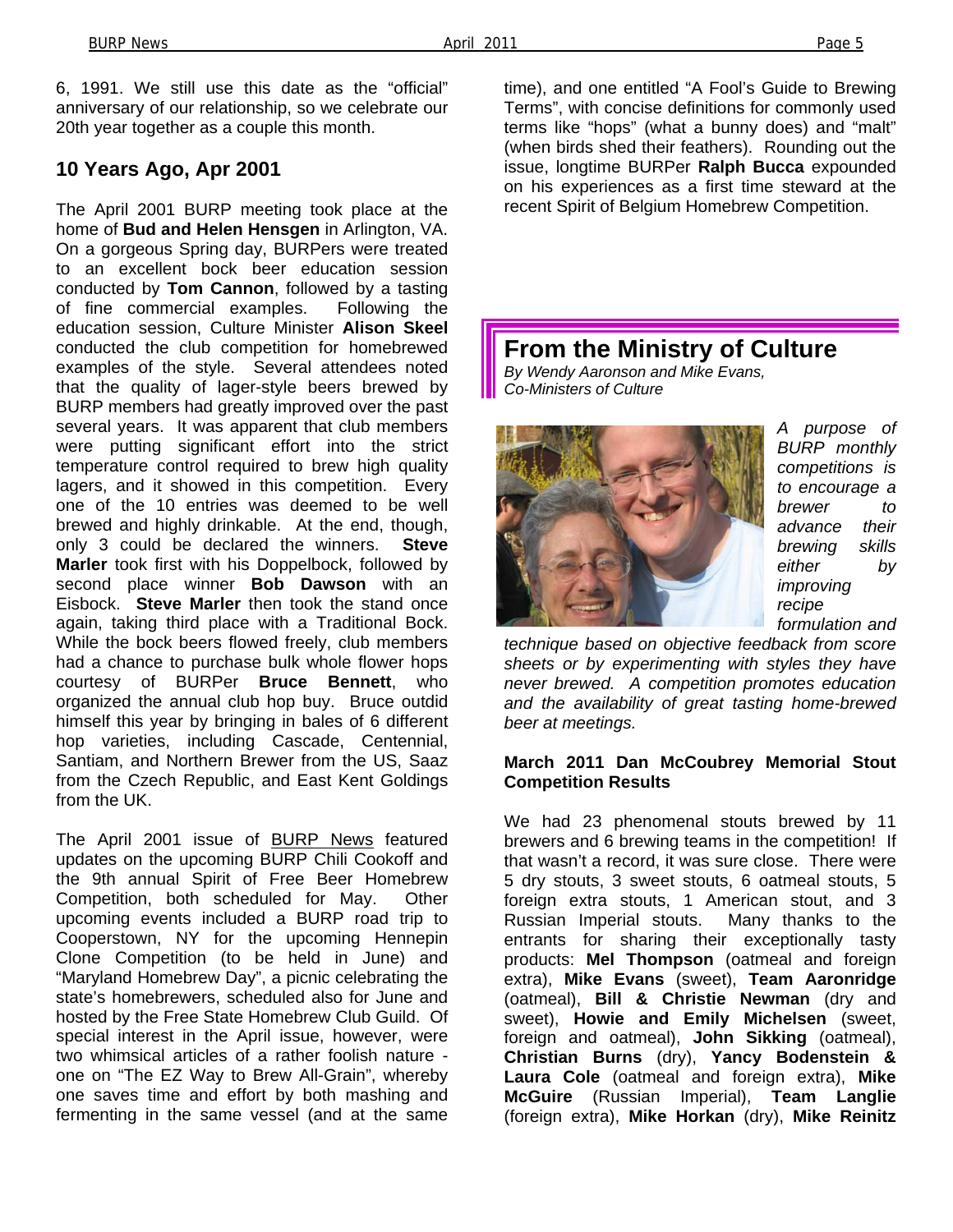(oatmeal), **James Wisnieski** (Russian Imperial), **Tom & Colleen Cannon** (dry), **Steve Marler & Ed Dullaghan** (dry), **Scott Wise** (Russian Imperial), and **Chris Sowell** (American). Also, many thanks to our outstanding panel of judges, **Ken Jucks, Justin Housenger**, **Matt O'Brien**, **Christian Burns, Tom Cannon, Colleen Cannon, Brian Barrows, Andy Anderson, Matt Pyle, Herb Rose, Bob Dawson,** and **Bud Hensgen.** This expert panel sent 8 beers to a BOS round. They had a tough decision. After knocking out beers brewed by Christian, Mel, Cannon Team and Team Aaronridge, they stopped to debate the merits of the remaining four. Eventually they passed on Mike Reinitz's oatmeal stout. Ranking of the top three was easier. **Chris Sowell** took a first place. 3 of the 4 BOS judges ranked it as their favorite. **Steve Marler** and **Ed Dullaghan** took second, and **Team Langlie** took third.

#### **Brewer of the Year**

There are now 29 brewers on the BOTY spreadsheet! Two more brewers, **John Sikking** and **James Wisnieski**, entered the New Brewer/Extract Division and the Cannons entered the Team Division. The 2011 BOTY leaders at this very early stage are: **Team Aaronridge** (11), **Chris Sowell** (10), **Mike Evans** (6**), Team Langlie** (6), **Steve Marler** (5), **Mitch Pilchuk** (4), and **Tim Artz** (4), and **Yancy Bodenstein** and **Laura Cole** (3).

#### **Upcoming Competitions:**

**In April:** We will have two competitions. First is Category 18 - Belgian Strong Ales. The style guideline can be found here http://www.bjcp.org/2008styles/style18.php. Refer to the February newsletter for information about the style and a recipe. The other is Category 22C – Wood-Aged Beer. Style guidelines can be found at http://www.bjcp.org/2008styles/style22.php#1c.

The winner of this category will be sent to the AHA Club-Only competition. Brewer of the Year points will be awarded to entrants and winners in each competition. Ribbons will only be awarded to the winners of the Belgian Strong Ales. For both competitions, you will need the equivalent of at least two 12 oz bottles. Your entries can even be in an unmarked container with a carbonator cap. You must pre-register. Send us an email to Culture@burp.org with the following information by Thursday, February 10: Brewer Name(s), Division (Individual, Team, New Brewer/Extract), Category and Subcategory, Beer Name (optional). We will issue an entry number. Label your bottle with that number.

**In May:** This is the Best Beer with Chili competition. Everyone has one of these in storage. If not, get brewing! It is judged by the consumers in the same way as the chili; that is, by popular accord measured by secret ballot. So bring a keg or case of whatever you think goes with spicy food.

**In August:** We will have two competitions, American Lager (Cat 1A-C)/California Common (Cat 7B) and Specialty/Experimental/Historical (Cat 23) which is an AHA Club-Only Competition.

For recipe ideas, there are several books in the BURP library. Contact **Bill Ridgely**, and he will bring these to the April meeting.

**Spirit of Free Beer on Saturday May 14:**  Registration for the 19th Annual Spirit of Free Beer (SOFB) is now open! Full competition rules and registration information are available on the BURP webpage at: http://brew.burp.org/Events/SpiritofFreeBeer2011.a spx. Register early and often! After creating a registration profile, you may login to the site throughout the registration period to manage your beer entry info or sign up to steward.

For the first time, registration fees can be paid using PayPal. Cash and checks made payable to BURP are also accepted. Also, you must use the online registration. Although you may drop off entries at the May 7 BURP meeting, we request that you register by May 6. By doing so, the registrar (**Mike Evans**), Cooler Guy (**Mitch Pilchuk**), and volunteers will have more time to organize entries and enjoy the chili cook-off.

Another first is a drop off location in Washington, D.C. Cairo Wine & Liquor at 1618 17th St will accept entries. If you can't make it to the BURP meeting, there are 4 drop off locations: MyLHBS in Falls Church, VA; Maryland Homebrew in Columbia, MD; Flying Barrel in Frederick, MD and Cairo Wine & Liquor in DC.

**Janet Crowe**, the prize coordinator and **Allison Skeel** have contacted previous sponsors and potential new sponsors. Thanks to **Sheldon Greenberg**, new sponsors from Occoquan and south are supporting SOFB. **Mel Thompson** has also secured several bags of grain donated by local brewpubs. The commitments are coming in daily.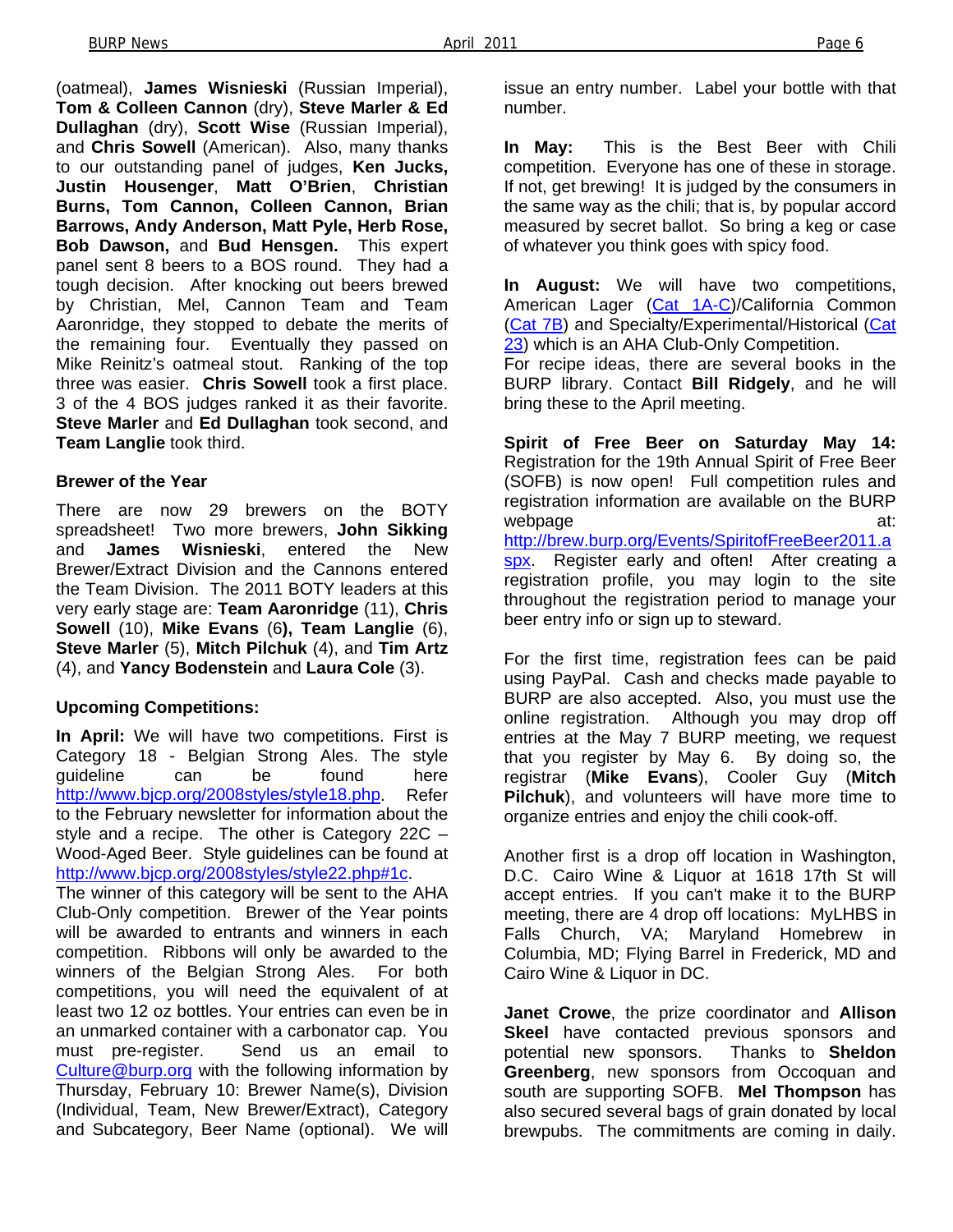**Matt Pyle** is doing a fantastic job of posting the sponsor name and logo as soon as the commitments are received.

Have you seen the SOFB flyer created by **Chris Mitchell** and printed by **Megan Evans**? If not, you haven't been to your local homebrew shop this month. **Mike Reinitz** is spreading the word using social media.

**Tom Cannon**, the judge coordinator, will send out a call for judges. If you are taking the BJCP class and studying for the exam or you are a BJCP judge and new to BURP, please contact him at sofb judges@burp.org because he may not have your name on his BJCP list.

**Terri Fischer** is the steward coordinator. If interested in stewarding, you may register online or contact Terri at sofb\_stewards@burp.org. We will also need help with sorting and organizing entries at the BURP meeting and at Chris Sowell's house on Sunday, May 8. Join in the fun and contact us at sofb\_organizer@burp.org to volunteer if you have not already done so. We look forward to having one of the best SoFB's yet!

### **BURP Prosperity Report**

*By Mark E. Hogenmiller, Minister of Prosperity* 



**Raffle News** – Early Bird Special – For those that were at the meeting, they may have noticed that we again had a special raffle at 3:00PM for a case of beer. We will continue this for the next couple of meetings, in order to encourage early participation in the raffle. So make sure you see the

raffle ticket seller before 2:59PM to be included in the early bird draw. Congratulations to **John**  **Esparolini** who walked away with a case of beer to enjoy.

Thanks to my ticket seller **Anna Garvin** for helping out in the raffle sales this month.

Congratulations to **Scott Schabilon** who won the Grand Prize of a case of St. Arnold's Brewing Lawn Mower Beer, a My Local Homebrew Shop (myLHBS) Gift Certificate and a White Labs yeast gift certificate. Enjoy the beer and look forward to your new batch of Homebrew!

**Charity of the Month -** The charity for April will be the Arlington Free Clinic (AFC). Since 1993, AFC has been filling the gap in access to medical care for Arlington's underserved population. They do not receive federal or county funding and continue to be our community's only free medical safety net for adults. Last year, their team of over 700 volunteers, including 170 physicians, made a significant difference in the lives of over 1,600 individuals and their families.

Half of the April Raffle proceeds will be donated to the Arlington Free Clinic.

**Merchandise News** - We still have the following available:

BURP Lapel Pins - \$3 (make great exchange gifts while pub crawling)

BURP Titanium Bottle Openers (last a lifetime) - \$8.50

BURP Baseball Caps (Blue or Tan) - \$13.50 **CLEARANCE SALE** *now \$10*

See me at the next meeting to purchase merchandise.

Due to the sensitive nature of the Treasury reports and the newsletter being in the public domain, Treasury Reports are now posted at the member's only **BURP** financial page on the club's web site.

BURP members are reminded that all expense submissions must include details. Required details are date, exact amount, detailed item description, any special circumstances, and name of person to be reimbursed. Event coordinators should maintain a spreadsheet for their project. Correspondence can be sent to me at prosperity@burp.org.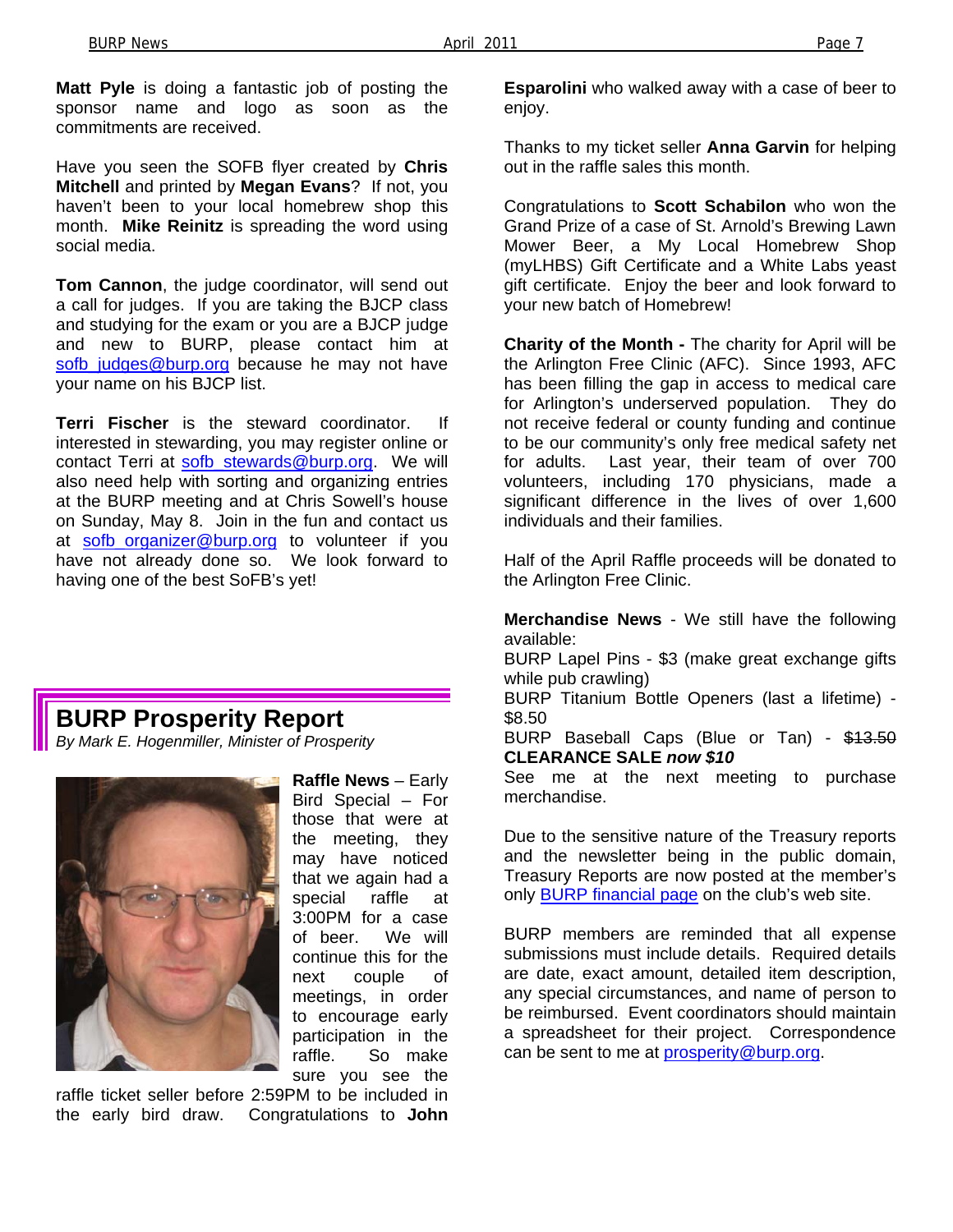### **News From the Free State Homebrew Club Guild**

*By Les White* 

Hi Homebrewers and Friends,

First, a big warm welcome to our newest member club, Bad Decisions in the Pikesville area of Baltimore County. We'll have contact info on our website as soon as they get their site up.

I also just heard about a brand new club in Ocean City, The Ocean City Maryland Homebrew Club (OCMHC),

http://home.comcast.net/~sunflowerbrewhouse/site/

. The first club 'down the Ocean, they started up in December and are already 8 members strong. They are considering joining the Guild at our next council meeting.

Is it Spring yet? I see signs that the weather is catching up so dust off your homebrewing equipment and start brewin! If you enjoy entering homebrew competitions, you've got ample opportunities. I've never seen this many local competitions going on at once! Here's the list:

Duclaw homebrew Competition: Entries due Thursday 4/14. A short article about it is at http://beerinbaltimore.com/?p=5249

ChiliBrew #3: Saturday 4/17, chili and homebrew competition, at Baltimore Free Farm. You don't have to enter the comp, just come out and sample/judge. This is a charity event http://www.baltimorefreefarm.org/. More info: Ian MacDonald, japanzerman@yahoo.com

Ellicott Mills Pale Ale Competition: Saturday 4/30, Register in advance by calling the brewery. Limited to 12. Winner gets to help brew, name the beer and design tap handle. http://www.ellicottmillsbrewing.com/

FOAM Battle of Bubbles: Saturday 5/1 and 5/10: Held in conjunction with the 1st annual Frederick Beer Week, which will be May 10-14. http://bob.brewcompetition.com .

May 12th and 15th, 98 Rock and Sam Adams have teamed up to crown the King of Baltimore Homebrew. Details at

http://98online.com/promos/SamAdams/homebrew. htm.

BURP's Spirit of Free Beer: Saturday 5/14: (entries due 5/6). Details at

http://brew.burp.org/Events/SpiritofFreeBeer2011.a spx

Heavy Seas Letter of Marque Homebrew Contest: Entries due June 6-17. Information at http://www.hsbeer.com/blog/lom

There are also a handful of Homebrew events coming up. Mark your calendars!

Saturday, May 7th - National Homebrew Day - "Big Brew". Several Guild member clubs will be brewin' and chillin' behind Maryland Homebrew, www.MdHB.com.

Whether you currently brew, want to brew, or just want to learn, see others equipment in action, this is the event for you. MdHB will be having an open house that day as well. Bring some homebrew to share and come on down!

Note: I have it on good authority that there will be a visit from the mighty "Titanic". Come see it in action!

Saturday, June 4th, Guild Summer Picnic. We're back at our old Favorite, Shelter 300 at Patapsco State Park, Hollofield Area (off Rt 40, Ellicott City). We'll have the charcoal hot, grillin brats. Bring a side dish, beer to share. The park offers plenty of activities for the whole family and you only pay one \$2 fee per car! We'll also have a wheat beer competition with the 3 top beers winning cash prizes. Bring your entries to the park, no preregistration required.

Cheers, Les